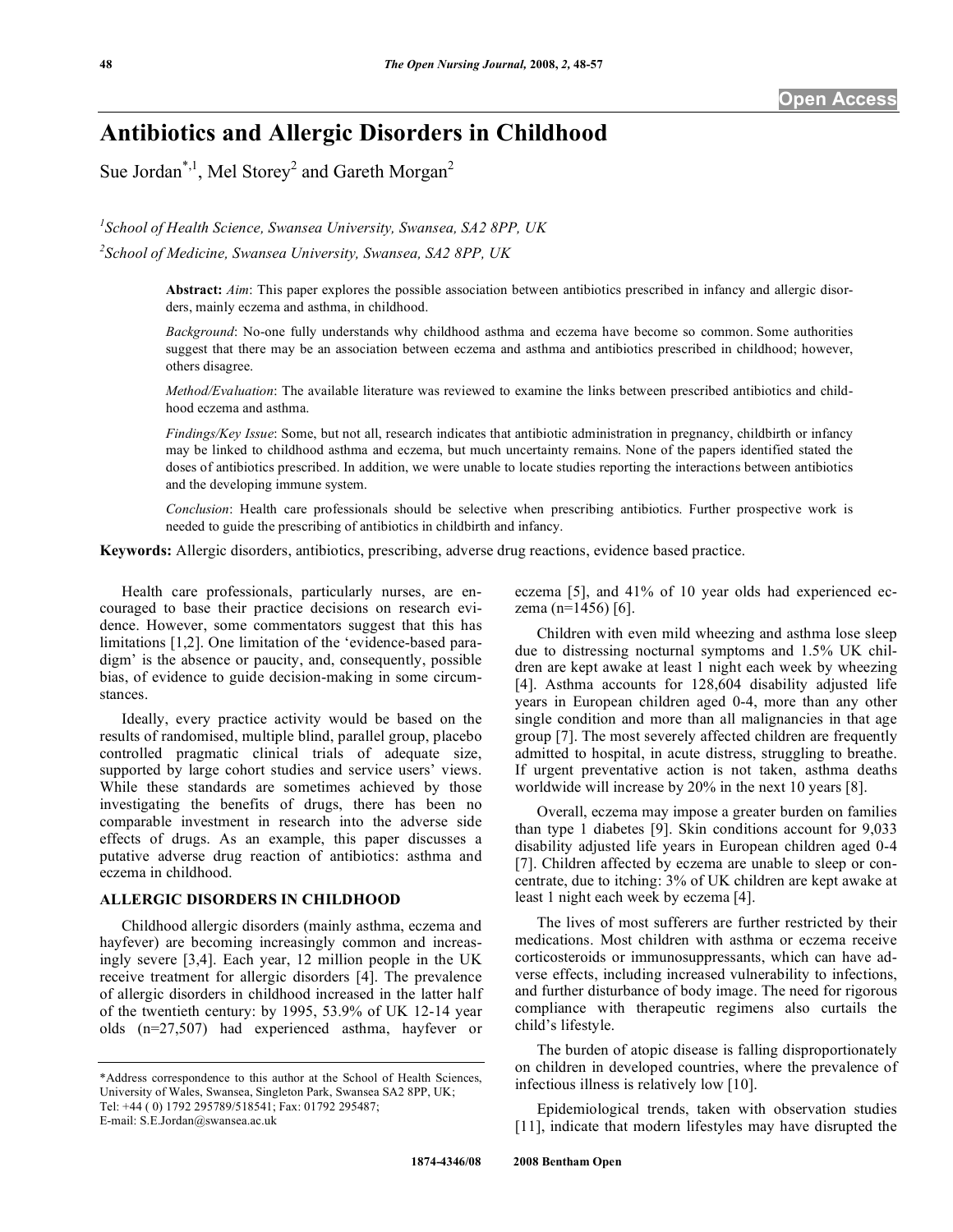long-standing commensal relationships between humans and their microflora: the hygiene hypothesis [12,13]. Children in rural Eastern Europe have, to date, largely escaped the 'allergy epidemic' [14]. However, the culpable environmental components of the modern hygienic environment have not been identified. It has been noticed that the increase in allergic disorders co-incided with the introduction of antibiotics. In the developed world, the prevalence of allergic disorders in childhood may no longer be rising [15, 16], whilst, simultaneously, the prescribing of antibiotics in primary care is declining [17, 18]. When juxtaposed with biologically plausible mechanisms, these contemporaneous trends circumstantially support the association between antibiotics and childhood allergy.

#### **BIOLOGICAL MECHANISMS**

 Causal associations between events and disease may be considered with reference to the Bradford Hill criteria [19]: strength, consistency, specificity, timeframe and coherence of association, the dose-response relationship, biological gradient and plausibility, experimental evidence, analogies and precedents. There may be a biological basis for the association between antibiotics in childbirth or infancy and allergic disorders in childhood.

 Allergic disorders are associated with atopy [glossary], which occurs when the regulation of the immune system is upset and lymphocytes produce IgE antibodies, rather than IgG antibodies [glossary]. IgE antibodies trigger release of histamine and other inflammatory mediators, which give rise to the signs and symptoms of inflammation. The regulation of the immune system depends on the balance between the 2 main types of T helper cells [glossary]: Th1 and Th2. If the balance deviates towards the Th2 cells, away from those of the Th1 cells, atopy develops. At birth, the Th2 cells predominate. Normally, environmental factors shift the balance of the immune system away from Th2 cells towards Th1 cells, which prevent the development of allergies. However, this change does not occur in children with atopy [20]. This is supported by the observation that children experiencing fever in early life, which stimulates the Th1 cells, are less vulnerable to allergy [21].

 In today's hygienic environment, children, and their immune systems, may be under-exposed to certain microorganisms, particularly those that normally inhabit the gut, which have been closely associated with the development of the immune system of the gastro-intestinal tract during evolutionary history. Previous generations of children encountered these microbiological 'old friends' routinely [22]. At birth, the neonate's gastrointestinal tract is rapidly colonised by micro-organisms, mainly from the mother. This colonisation stimulates the lymphoid tissue lining the gut, which contains at least 60% of the body's lymphocytes, and drives the development of the neonate's immune system [23, 24]. However, the bacteria colonizing the neonatal colon have changed since the 1970s and 1980s, with a decrease in gram negative organisms, such as *E. coli*, and an increase in gram positive microflora, such as staphylococci. Since the 2 groups of micro-organisms affect the gut's immune system in different ways, this may have implications for the development of allergic disorders [25].

 Caesarean delivery [26], antibiotics administered to women antenatally [27, 28], or in the peripartum period [29] or to infants [30-32] may change the initial colonisation and the development of the neonatal gut microflora. This could affect the regulation of the immune system, predisposing the child to develop allergic disorders [33]. Consequently, an association between antibiotics, stool flora, the neonatal immune system and the subsequent development of allergy has been postulated [34]. However, the impact of prescribed medications on the Th1/Th2 cytokine [glossary] balance regulating allergy and atopy has not been explored [35, 36].

#### **AIM**

 This paper explores the possible association between antibiotics in early life and allergic disorders in childhood.

#### **METHODS AND SEARCHES**

 To identify the available evidence, Medline was searched during February 2008, using search terms: *antibiotics* AND *childbirth/ labour/ parturition* AND *allergy/ atopy/ eczema/ asthma*. Two articles were retrieved, one of which was relevant. The search terms: *antibiotics* AND *eczema/ asthma/ atopy* AND *adverse drug reactions/ adverse effects,* restricted to 'all children' and English language yielded 34, 95 and 31 articles, respectively, of which 9, 17 and 8 were relevant data papers, and 23, 64 and 19 were on unrelated topics. Repeating the searches on Embase identified a further 2 relevant articles. When the Cochrane database was searched with the terms *antibiotics* AND *allergy/ allergic disorders/ eczema/ asthma,* no relevant reviews were identified. Reference lists were searched for further studies. Most articles retrieved by these terms related to acute responses to antibiotic administration, indicating the relatively low profile of the adverse drug reaction under consideration.

 Studies and methods employed were described (Tables **1** and **2**). All studies were observational: no experimental work was identified. There is no consensus as to appropriate quality indicators for adverse event research, as discussed below; therefore, we included all papers containing relevant data. The diversity of populations studied and methods employed precluded any statistical analyses.

#### **EXISTING STUDIES**

 The largest available dataset indicated that antibiotic administration in the first year of life increased the risk of GP diagnosis of eczema before age 11. However, there were inconsistencies in the dose-response relationship: one course of antibiotics increased the risk of eczema (adjusted hazard ratio (aHR) 1.22 (95% CI 1.12-1.34), but four or more did not [37]. Also, this study did not account for antibiotic doses, home environment, family history and laboratory parameters. Farooqi and Hopkin (1998) reported a similar association with antibiotic use in the first 2 years of life [38]. Most retrospective studies have indicated an increased risk of childhood eczema if antibiotics are administered within the first 1-3 years of life [34, 38-43]. Others have found an association with antibiotics in pregnancy, but not in the first year of life [44], while another medical record study [45], a casecontrol study with no figures [46] and a prospective cohort [47] found no association (Table **1**).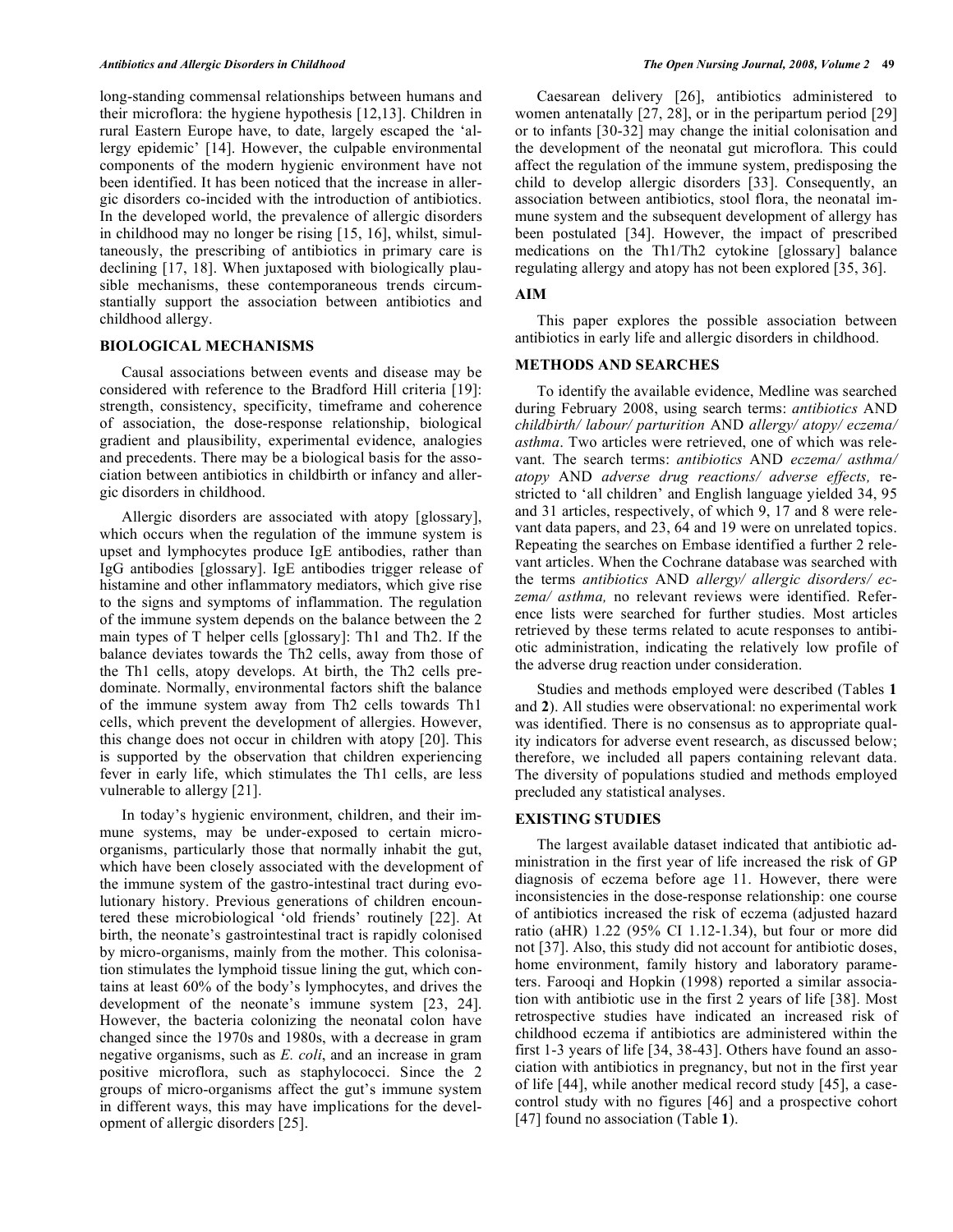# **Table 1. Antibiotic Exposure and Risk of Eczema in Childhood**

| Ref.                                  | Population                                                                                                             | <b>Time of Antibi-</b><br>otic Prescrip-<br>tion(s)                             | Method                                                                                          | <b>Antibiotic Use</b><br>Assessed by                                                       | <b>Number</b><br>in Study                   | <b>Findings</b><br>/OR | Linked to<br><b>Eczema</b>         | 95% CI        | <b>Comments</b>                                                                                       |
|---------------------------------------|------------------------------------------------------------------------------------------------------------------------|---------------------------------------------------------------------------------|-------------------------------------------------------------------------------------------------|--------------------------------------------------------------------------------------------|---------------------------------------------|------------------------|------------------------------------|---------------|-------------------------------------------------------------------------------------------------------|
| McKeever et al.<br>2002 [27]          | Children in the<br>English midlands,<br>under 11 years                                                                 | $1st$ year of life                                                              | Retrospective<br>cohort.                                                                        | GP records                                                                                 | 21,129,<br>72.3% of<br>available<br>records | $(aHR)$ 1.22           | Yes                                | 1.12-1.34     | Inconsistent<br>dose-response<br>relationship.<br>No data on<br>confounding<br>variables              |
| Von Mutius<br>et al. 1999 [40]        | Dresden, children,<br>aged 5-11                                                                                        | $1st$ year 1-2<br>courses                                                       | Survey, clinical<br>examination,<br>venous bloods<br>for IgE antibod-<br>ies                    | Retrospective<br>questionnaires to<br>parents                                              | 12 601                                      | 1.26                   | Yes                                | 1.05-1.52     |                                                                                                       |
| Floistrup et al.<br>2006 [34]         | Steiner school<br>children and a<br>comparator group,<br>age $5-13$                                                    | $1st$ year                                                                      | Survey ques-<br>tionnaires to<br>parents<br><b>Blood</b> samples<br>for IgE estima-<br>tion     | Retrospective<br>questionnaires to<br>parents.                                             | 6733                                        | 1.61                   | Yes                                | 1.21-2.15     |                                                                                                       |
| Cohet et al. 2005<br>[39]             | New Zealand chil-<br>dren age 6-7, 1584<br>with previous<br>notifiable infection<br>plus a general<br>population group | $1st$ year                                                                      | Survey.<br>Questionnaires<br>mailed to par-<br>ents                                             | Retrospective<br>questionnaires to<br>parents.                                             | 4123                                        | 1.40                   | Yes                                |               | Eczema not<br>$1.21 - 1.62$ linked to infec-<br>tions                                                 |
| Kummeling<br>et al. 2007 [47]         | Netherlands, chil-<br>dren up to 2 years                                                                               | $1st$ 6 months,<br>including ad-<br>ministration to<br>breastfeeding<br>mothers | Prospective<br>cohort                                                                           | Retrospective<br>questionnaires to<br>parents.                                             | 2764                                        | 0.94                   | No                                 | $0.75 - 1.18$ |                                                                                                       |
| Faroogqi and<br>Hopkin 1998<br>$[38]$ | Children up to 12<br>years in a family<br>doctor practice in<br>Oxfordshire, UK                                        | $1st$ 2 years                                                                   | Retrospective<br>cohort using. GP<br>& public health<br>records                                 | GP records                                                                                 | 1934                                        | 2.04                   | Yes                                | 1.53-2.72     | Stronger asso-<br>ciation with<br>broad spectrum<br>antibiotic                                        |
| Droste et al.<br>2000 [41]            | Belgium, children<br>age 7-8 years                                                                                     | $1st$ year                                                                      | Survey ques-<br>tionnaires to<br>parents. Skin<br>prick tests                                   | Retrospective<br>questionnaires to<br>parents.                                             | 1206                                        | 1.3                    | 95% CI<br>includes 1,<br>uncertain | $1.0 - 1.80$  |                                                                                                       |
| Sariachvili et al.<br>2007 [44]       | Belgium. Infants<br>age 1 year                                                                                         | $1st$ year                                                                      | Prospective<br>cohort. Parents'<br>reports of ec-<br>zema and IgE<br>antibody meas-<br>urements | Retrospective<br>reports of moth-<br>ers at 3, 6 and 12<br>months                          | 976                                         | 1.1                    | no                                 | $0.8 - 1.5$   |                                                                                                       |
| Celedon et al.<br>2002 [52]           | Boston USA, at age<br>5 years                                                                                          | $1st$ year                                                                      | Prospective<br>cohort. Parents'<br>reports of illness                                           | Telephone ques-<br>tionnaires to<br>parents, every 2<br>months for 2<br>years              | 498                                         | 1.1                    | no                                 | $0.4 - 3.1$   | 1 parent with a<br>history of<br>asthma or<br>allergy. No<br>association<br>with allergic<br>rhinitis |
| Jedrychowski<br>et al. 2006 [28]      | Krakow, age 1 year                                                                                                     | Pregnancy                                                                       | Prospective<br>cohort                                                                           | Ouestionnaires<br>to mothers every<br>3 months                                             | 102                                         | 2.30                   | No                                 | 0.91-5.80     |                                                                                                       |
| McKeever et al.<br>2002 [37]          | Children in the<br>English midlands,<br>age 11 years                                                                   | Pregnancy                                                                       | Retrospective<br>cohort                                                                         | Database of GP<br>records                                                                  | 24 690                                      | (aHR) 1.19             | Yes                                | $1.09 - 1.31$ | Risk increases<br>with more<br>courses. Simi-<br>lar association<br>with hayfever                     |
| Sariachvili et al.<br>2007 [44]       | Belgium. Infants<br>age 1                                                                                              | Pregnancy                                                                       | Prospective<br>cohort. Parents'<br>reports of ec-<br>zema                                       | Retrospective<br>reports of moth-<br>ers at 5 months'<br>gestation $& 3$<br>months of life | 976                                         | 1.8                    | Yes                                | $1.2 - 2.7$   |                                                                                                       |

Papers are ordered by sample size.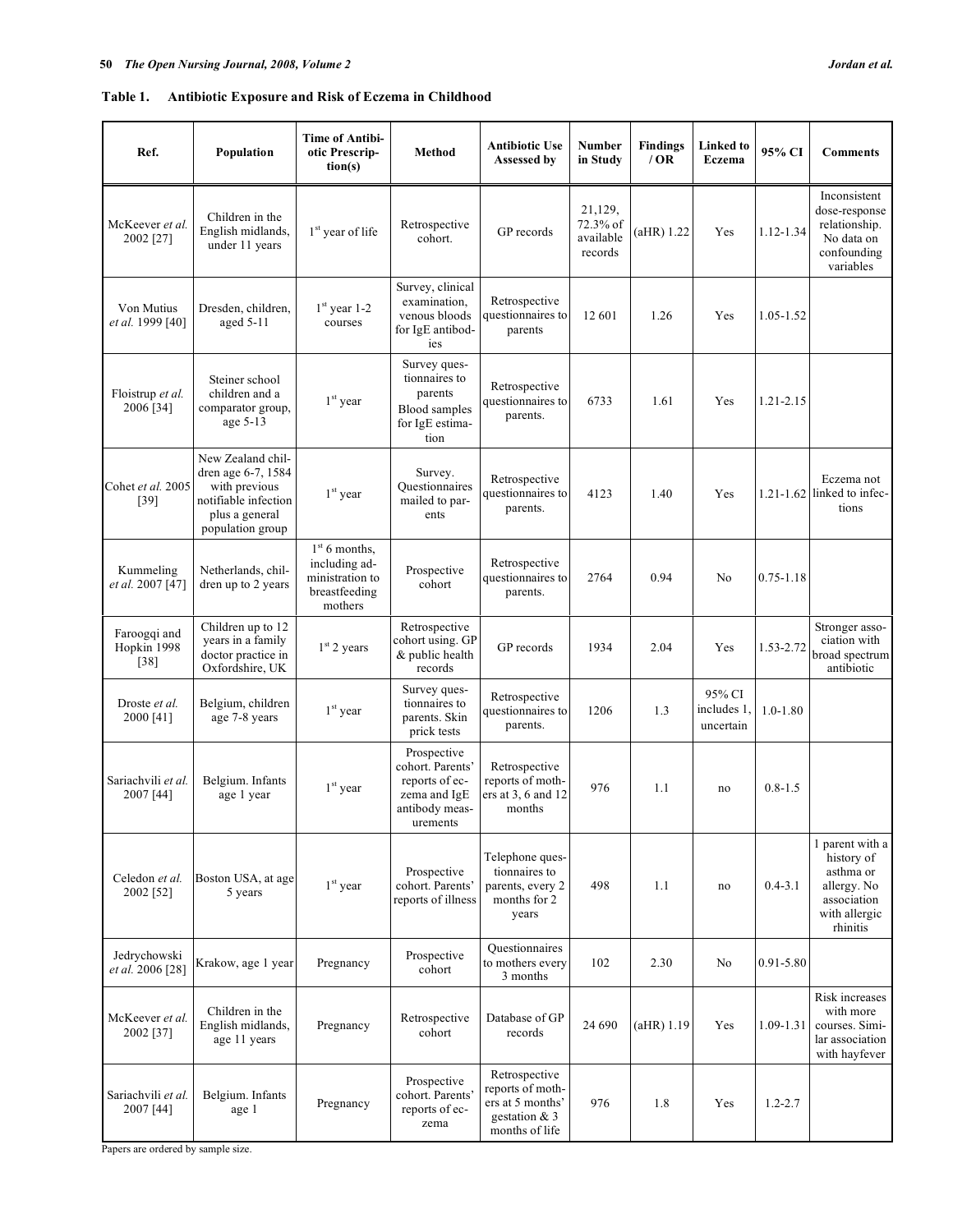In the main, these are retrospective studies, relying on questionnaires administered to parents, asking for recall of administration of antibiotics up to 6 to 10 years previously. Information collected from participants is vulnerable to recall bias and, if collected more than 2 weeks after the event, forgetfulness [48], which concurs with our experience that many parents are unable to recall accurately the names, doses and usage of antibiotics over a 6 week period. Most retrospective questionnaire data collection in this area has used the ISAAC questionnaire. A retest of this questionnaire by 347 parents within 12 months gave a kappa value of 0.63 (95%CI 0.57-0.69) for reports of antibiotic usage in the first 3 years of life, indicating incomplete agreement between parents' initial response and the re-test [40].

 More work has been done on asthma, and the findings are less equivocal (Table **2**). A meta-analysis of 8 studies indicated that use of any antibiotics in the first year of life was significantly associated with childhood asthma. The association was stronger in retrospective than prospective cohorts (OR 2.82 (2.07-3.85) *versus* OR 1.12 (0.88-1.42)), highlighting the need for further prospective work [49]. Also, the largest study suggested a dose/response relationship: antibiotic administration in the first year of life increased the risk of GP diagnosis of asthma before age 11, depending on the number of courses prescribed: HR 1.26 (1.13-1.40) for one course, and HR 1.99 (1.72-2.31) for four or more courses [37]. Most studies support these findings [34, 38-42, 50, 51]. However, the association is refuted by a body of research, mainly that relying on parental report of antibiotic use [52, 53], but also two record reviews [45, 54], and a case-control study found an association for use in the first 3 years, but not the first year [55]. Although children living on farms in Eastern Europe are relatively immune from allergic disorders, asthma is more common amongst children on farms in the American mid-West where antibiotics are added to animal feed [56].

 Some studies which linked antibiotics to asthma or eczema found no association between antibiotics and atopy (assessed by skin prick tests or measurement of IgE antibodies in venous blood) [34, 40, 41, 50, 51] (Table **3**).

 Allergic disorders and atopy tend to run in families, but only smaller studies have focused on families at high risk of allergic disorders (n=1460, 448, 937, total 2845) [39, 52, 53], and the largest of these was retrospective. The impact of antibiotics may be limited to certain subgroups, for example, homes with  $\leq$  pets, infants breastfed  $\geq$ 4months [57], or a family history of allergy (OR for eczema 1.6 95%CI 1.0-2.6) [41]. There are suggestions that type of antibiotic is important, with broad-spectrum antibiotics having a stronger association [37, 38].

#### **ANTIBIOTICS AND PROBIOTICS**

 The bacteria which colonise the sterile gastrointestinal tract of newborn infants include lactic acid producing bacteria, enterobacteria, streptococci and staphylococci [58]. Where lactic acid producing bacteria are relatively deficient in the gut microflora, the neonatal immune system develops suboptimally, leaving the infant susceptible to allergic disorders [59].

 Probiotic food supplements contain lactic acid producing bacteria and are known to affect the neonatal gut flora. It is suggested that this induces the maturation of Th1 cells, which inhibit the development of the signs and symptoms of allergy [60, 61]. The potential of prophylactic probiotics to prevent allergic disorders [60, 62] is supported by a metaanalysis of 5 clinical trials with atopic dermatitis/ eczema as the primary outcome (relative risk 0.61 (0.49-0.74 in a fixed effects model, n=1406) [63]. Clinical trials of infant formula feeds containing probiotic organisms are underway [64, 65]. However, there are concerns that any benefits probiotics confer could be negated by antibiotics, which disrupt the gut flora [39, 66, 67].

#### **EVIDENCE FOR ADVERSE EFFECTS**

 There is no single hierarchy of evidence or a single 'gold standard' research method for the identification of the adverse effects of treatment [68]. Even the best-funded randomised controlled trials are rarely powered to detect adverse effects [69, 70], and the best-conducted trials may be confounded or obfuscated by cross-over [71].

 To date, ethical and practical considerations, not least the time between antibiotic administration and the onset of allergic disorders, have precluded investigation of this adverse drug reaction by clinical trials. Causal relationships between medication and adverse events cannot always be formally tested by experimental research, and may retain an element of subjective interpretation [68, 72, 73]. Therefore, the doseresponse relationship remains pivotal in identifying adverse drug reactions [74] and establishing causality [19, 75]. Although the putative association between antibiotics and allergic disorders has been explored by a variety of nonexperimental methods (Tables **1**-**3**), none of these studies have recorded doses prescribed or obtained detailed information on the balance of the immune system and its cytokines, leaving some of the Bradford Hill [19] criteria unfulfilled.

 Antibiotic administration is unlikely to be the only cause of allergic disorders. There are several possible explanations for the increased incidence in allergic disorders that coincided with the introduction of antibiotics: genetic predisposition, infant feeding, urban living and other environmental factors are likely to be involved. Associations uncovered in non-experimental observational research do not allow attribution of causation: children vulnerable to allergic disorders may also be in greater need of antibiotics, and children with asthma are prescribed more antibiotics than their contemporaries [76]. Although children wheezing at age 8 were prescribed more antibiotics, the association almost disappeared when only antibiotics for non-respiratory infections were considered (OR 1.05 CI 1.00-1.10) [53]. In contrast, other work indicated that the association remained when antibiotics for lower respiratory tract infections are excluded [38].

 Asthma is associated with repeated upper respiratory tract infections in childhood [77]. While some studies indicate that children with atopy suffer more viral infections [38], the largest UK cohort found no association between infections and allergic disorders [37], and low numbers of respiratory tract infections, allergies and antibiotic prescriptions characterise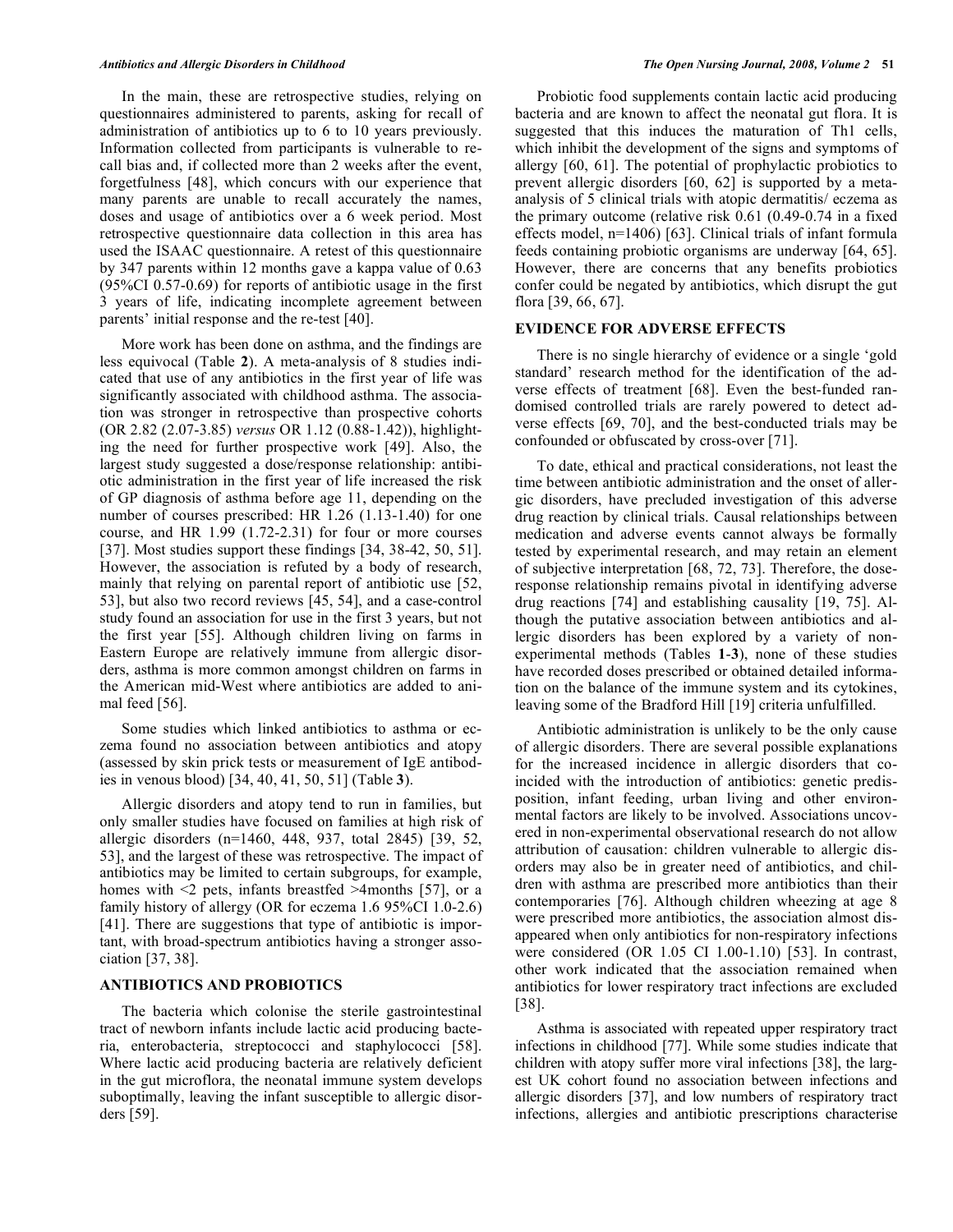| Ref.                                            | Population                                                                                                                   | Time of<br>Antibiotic<br>Prescription<br>(s)                                    | Method                                                                                                                    | <b>Antibiotic Use As-</b><br>sessed by                  | Number<br>in Study | <b>Findings</b><br>/OR | <b>Antibiotics</b><br><b>Associated</b><br>with Asthma<br>or Wheezing | 95% CI      | <b>Comments</b>                                                                |
|-------------------------------------------------|------------------------------------------------------------------------------------------------------------------------------|---------------------------------------------------------------------------------|---------------------------------------------------------------------------------------------------------------------------|---------------------------------------------------------|--------------------|------------------------|-----------------------------------------------------------------------|-------------|--------------------------------------------------------------------------------|
| Marra et al.<br>2006 [49]                       | Studies pub-<br>lished in Eng-<br>lish                                                                                       | $1st$ year, at<br>least 1 course                                                | Meta-analysis, 4<br>retrospective, plus 4<br>prospective studies                                                          | Not specified                                           | 27 167             | 2.05                   | yes                                                                   | 1.41-2.99   | Association<br>stronger for<br>retrospective<br>studies                        |
| Ahn et al.<br>2005 [42]                         | Korean chil-<br>dren, aged 7-<br>12                                                                                          |                                                                                 | 1 <sup>st</sup> year of life Retrospective survey                                                                         | Retrospective<br>questionnaires to<br>parents           | 26 400             | 1.86                   | Yes                                                                   | 1.67-2.08   | Similar asso-<br>ciation with<br>wheeze in last<br>12 months                   |
| McKeever<br>et al. 2002 [27]                    | Children in the<br>English mid-<br>lands, age 11<br>years                                                                    |                                                                                 | 1 <sup>st</sup> year of life Retrospective cohort.                                                                        | Database of GP re-<br>cords                             | 21 129             | (aHR)<br>1.99          | yes                                                                   | 1.72-2.31   |                                                                                |
| Von Mutius<br>et al. 1999 [40]                  | Dresden, chil-<br>dren 5-11                                                                                                  | $1st$ year                                                                      | Survey, clinical<br>examination, venous<br>bloods for IgE                                                                 | Retrospective ques-<br>tionnaire to parents.            | 12 601             | 1.64                   | yes                                                                   | 1.26-2.13   |                                                                                |
| Floistrup et al.<br>2006 [34]                   | European<br>Steiner school<br>children and a<br>comparator<br>group, age 5-<br>13                                            | $1st$ year                                                                      | Survey of parents<br>IgE antibody<br>measurements                                                                         | Retrospective<br>questionnaires to<br>parents.          | 6733               | 2.79                   | Yes                                                                   | 2.03-3.83   |                                                                                |
| Celedon et al.<br>2004 [45]                     | Boston USA,<br>children age 2-<br>$5, >4$ courses                                                                            | $1st$ year                                                                      | Retrospective cohort                                                                                                      | Record review of<br>automated medical<br>record systems | 4408               | 0.9                    | no                                                                    | $0.6 - 1.3$ |                                                                                |
| Cohet et al.<br>2005 [39]                       | New Zealand<br>children age 6-<br>7,1584 with<br>previous noti-<br>fiable infection<br>plus a general<br>population<br>group | $1st$ year                                                                      | Survey by mailed<br>questionnaire                                                                                         | Retrospective<br>questionnaires to<br>parents.          | 4123               | 2.10                   | Yes                                                                   | 1.79-2.48   | Asthma not<br>linked to<br>notifiable<br>infections                            |
| Kummeling<br>et al. 2007 [47] wheezing in $1st$ | Netherlands.<br>Children<br>2 years                                                                                          | $1st$ 6 months,<br>including<br>administration<br>to breastfeed-<br>ing mothers | Prospective cohort                                                                                                        | Retrospective<br>questionnaires                         | 2764               | 2.32                   | Yes                                                                   | 1.55-3.48   |                                                                                |
| Farooqi and<br>Hopkin 1998<br>$[38]$            | Children up to<br>12 in a family<br>doctor practice<br>in Oxfordshire,<br>UK                                                 | $1st$ 2 years                                                                   | Retrospective cohort<br>using. GP $&$ public<br>health records                                                            | GP records                                              | 1934               | 3.19                   | yes                                                                   | 2.43-4.18   |                                                                                |
| Droste et al.<br>2000 [41]                      | Belgium, chil-<br>dren aged 7-8                                                                                              | $1^\mathrm{st}$ year                                                            | Survey question-<br>naires to parents.<br>Skin prick tests                                                                | Retrospective<br>questionnaires to<br>parents.          | 1206               | 1.7                    | Confidence<br>interval in-<br>cludes 1                                | $1.0 - 3.1$ |                                                                                |
| Illi et al. 2001<br>$[53]$                      | German chil-<br>dren aged 7<br>years                                                                                         | $1st$ 7 years                                                                   | Prospective cohort.<br>Interviews of par-<br>ents, venous blood<br>samples for IgE<br>estimation, clinical<br>examination | Parental report of<br>antibiotic use                    | 1120               | 1.08                   | no                                                                    | 0.59-1.99   | Antibiotics<br>for lower<br>respiratory<br>tract infec-<br>tions ex-<br>cluded |
| Cullinan et al.<br>2004 [50]                    | Asthma in<br>adults in Kent,<br>UK                                                                                           | $1st$ 5 years                                                                   | Retrospective cohort.<br>self-report of illness<br>as adult                                                               | GP records of<br>prescriptions                          | 746                | 1.08                   | yes                                                                   | 1.03-1.13   |                                                                                |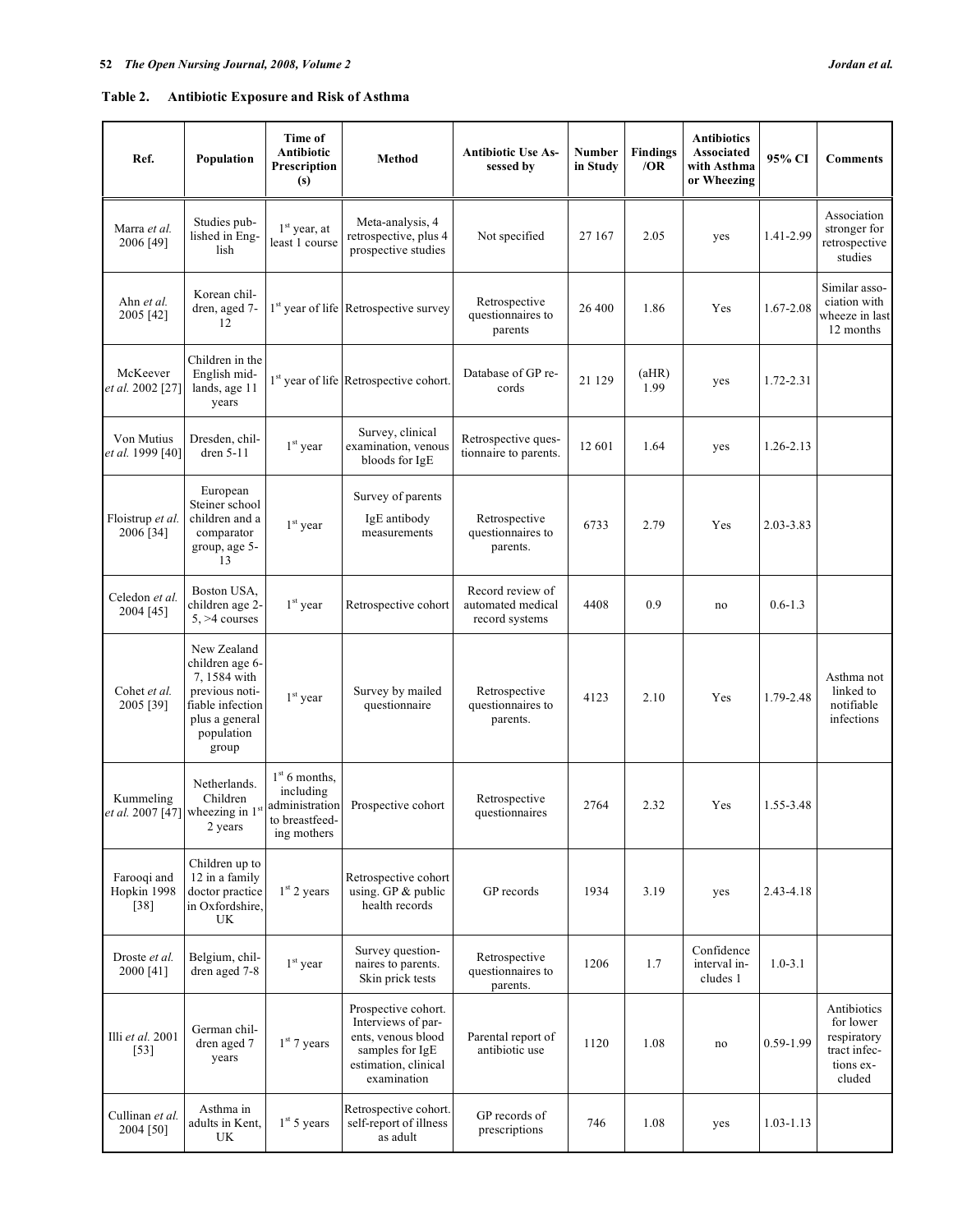|                                                     |                                                                |                                                       |                                                                             |                                                                                                  |                           |                        |                                                                       |               | (Table 2) contd                                                                                                           |
|-----------------------------------------------------|----------------------------------------------------------------|-------------------------------------------------------|-----------------------------------------------------------------------------|--------------------------------------------------------------------------------------------------|---------------------------|------------------------|-----------------------------------------------------------------------|---------------|---------------------------------------------------------------------------------------------------------------------------|
| Ref.                                                | Population                                                     | Time of<br><b>Antibiotic</b><br>Prescription<br>(s)   | <b>Method</b>                                                               | <b>Antibiotic Use As-</b><br>sessed by                                                           | <b>Number</b><br>in Study | <b>Findings</b><br>/OR | <b>Antibiotics</b><br><b>Associated</b><br>with Asthma<br>or Wheezing | 95% CI        | <b>Comments</b>                                                                                                           |
| Harris et al.<br>2007 [54]                          | Children aged<br>8, in Kent, UK                                | 1 <sup>st</sup> 5 years                               | Prospective cohort.<br>Annual retrospective<br>questionnaires to<br>parents | GP records                                                                                       | 523                       | 1.07                   | yes                                                                   | $1.03 - 1.10$ | Current<br>wheezing as<br>end point.<br>Association<br>reduces<br>when respi-<br>ratory infec-<br>tions are<br>discounted |
| Celedon et al.<br>2002 [52]                         | Boston USA,<br>children age 5                                  | $1st$ year                                            | Prospective cohort.<br>Parents' reports of<br>illness                       | Retrospective ques-<br>tionnaires by tele-<br>phone to parents,<br>every 2 months for 2<br>years | 498                       | 0.9                    | no                                                                    | $0.4 - 1.8$   |                                                                                                                           |
| Wickens et al.<br>1999 [51]                         | Children in<br>Steiner schools<br>in New Zea-<br>land          | $1st$ year                                            | Survey of parents                                                           | Retrospective<br>questionnaires to<br>parents                                                    | 456                       | 2.74                   | yes                                                                   | 1.110-6.85    |                                                                                                                           |
| Thomas et al.<br>2006 [55]                          | Manchester,<br>UK, children<br>aged 3-5                        | $1st$ year                                            | Case control.                                                               | Medical records and<br>prospective parental<br>diaries                                           | 72                        | 1.32                   | no                                                                    | 0.99-1.78     | Association<br>found if first<br>3 years' use<br>was consid-<br>ered                                                      |
| McKeever<br><i>et al.</i> 2002 [37] lands, under 11 | Children in the<br>English mid-<br>years                       | During preg-<br>nancy $>2$<br>courses                 | Retrospective co-<br>hort.                                                  | Database of GP re-<br>cords                                                                      | 24 690                    | (aHR)<br>1.12          | yes                                                                   | $1.02 - 1.24$ | Risk not<br>significant<br>with fewer<br>courses.                                                                         |
| Jedrychowski<br>et al. 2006 [28]                    | Krakow chil-<br>dren age 1<br>vear, non-<br>smoking<br>mothers | During $2^{nd}$ &<br>$3rd$ trimesters<br>of pregnancy | Prospective cohort                                                          | Retrospective<br>questionnaires to<br>mothers every 3<br>months                                  | 102                       | 4.42                   | yes                                                                   | 1.05-18.8     | Similar<br>association<br>with allergic<br>rhinitis                                                                       |

Papers are ordered by sample size.

childhood in rural Poland [14]. The effect of antibiotics on allergic disorders is more marked for early exposure [37]. Crucial development of the immune system occurs in very early life [20]. Therefore, even large datasets without peripartum data, such as GP records, may fail to identify associations.

#### **DISCUSSION**

 Allergic disorders remain a major public health problem, but their aetiology is largely unknown. Antibiotic prescribing has been extended to nurses and other health care professionals, devolving responsibilities from doctors to healthcare professionals who may have received a less detailed education and preparation in pharmacology and immunology, or may be more vulnerable to pharmaceutical industry promotions [78]. Antibiotics save lives and cure infections, but they can be over-prescribed [79, 80]. When prescribed for sore throat, ear or upper respiratory tract infections, antibiotics reduce the risk of serious complications, but, in UK general practice, over 4,000 patients need to be treated to prevent one complication [81]. However, withholding therapy from severely ill patients may jeopardise the management of potentially serious or life-threatening infections [82, 83]. Delayed administration of antibiotics in patients with confirmed bacterial meningitis increases the risk of adverse outcomes [84]. For every 100 courses of antibiotics prescribed to treat chest infections in children, one case of pneumonia is prevented [81]. There are concerns that therapeutic Calvinism may be responsible for the rising incidence of rheumatic fever and renal damage secondary to streptococcal infections in children aged 4-15. Consequently, a more selective approach to antibiotic therapy for sore throats, using laboratory tests, is advocated [85]. This approach reduces antibiotic prescribing for children 3-17 with sore throats, but without reducing overall paediatric primary care antibiotic prescribing [18].

 If antibiotic administration is to be rationalised, professionals and patients need full information of their risks and benefits or harms. Most antibiotic prescribing takes place in primary care, where there is considerable variation between practitioners [86]. Interventions to reduce antibiotic prescribing have been successful [87], which might indicate that scope for practice modification exists. Current guidelines and quality indicators for antibiotic prescribing focus on bacterial resistance, and offer no consensus [88, 89], reflecting tensions between the needs of individual patients and public health priorities [90]. However, due to the paucity of evidence, current guidelines take little account of allergic disorders. Those developing prescribing guidelines should not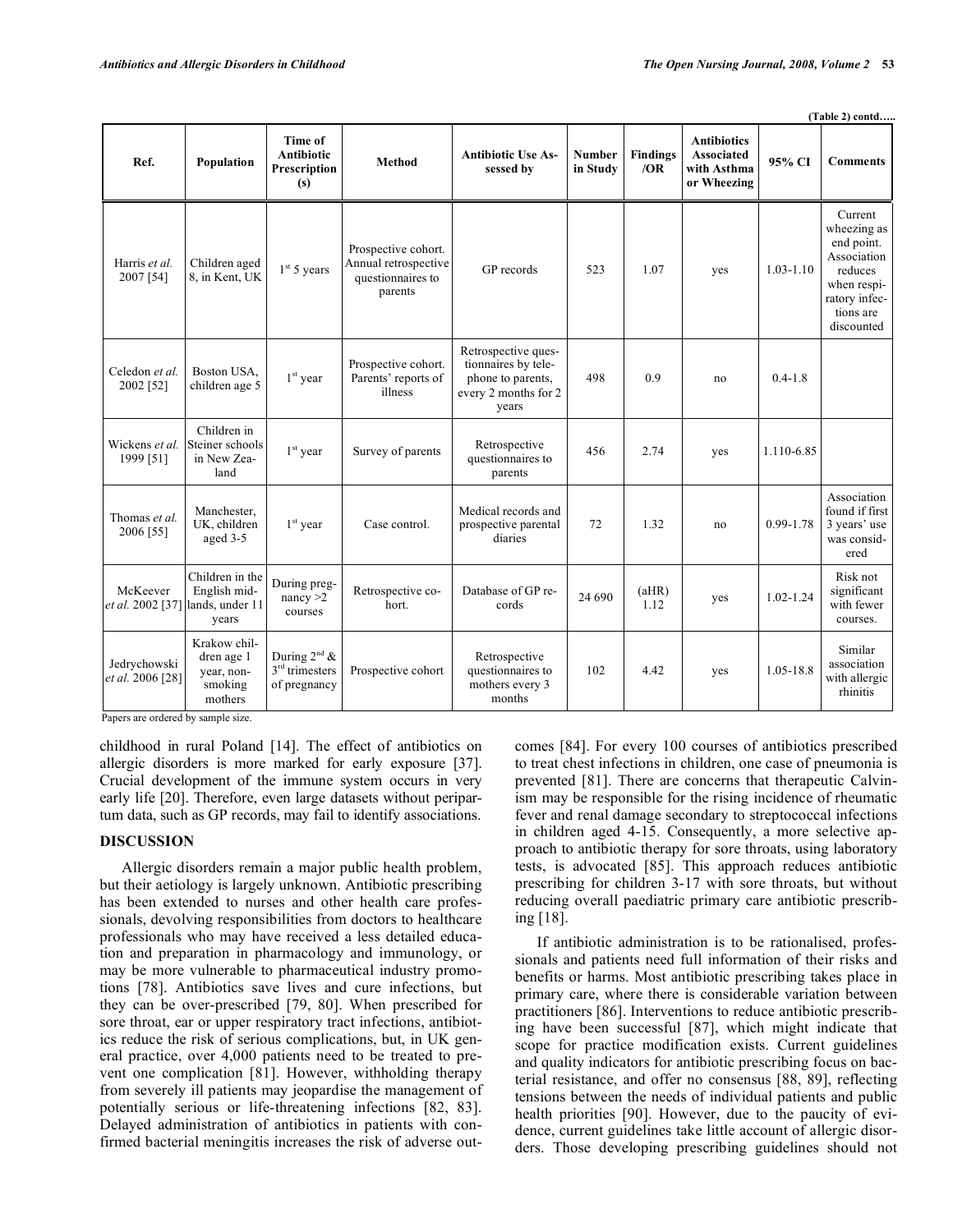| Table 3. | <b>Antibiotic Exposure and Risk of Atopy</b> |
|----------|----------------------------------------------|
|          |                                              |

| Ref.                                | Population                                                        | <b>Time of Anti-</b><br>biotic Pre-<br>scription (s)                            | Method                                                                                          | <b>Antibiotic Use</b><br>Assessed by:                                | <b>Number</b><br>in Study        | Findings/<br><b>OR</b> | <b>Antibiotics</b><br><b>Associated</b><br>with Atopy | 95% CI        | <b>Comments</b>                                                              |
|-------------------------------------|-------------------------------------------------------------------|---------------------------------------------------------------------------------|-------------------------------------------------------------------------------------------------|----------------------------------------------------------------------|----------------------------------|------------------------|-------------------------------------------------------|---------------|------------------------------------------------------------------------------|
| Von Mutius et<br>al. 1999 [40]      | Dresden, children<br>aged $5-11$                                  | $1st$ year >5<br>courses                                                        | Survey. Ques-<br>tionnaires to<br>parents, clinical<br>examination,<br>venous bloods<br>for IgE | Antibiotic use<br>assessed by retro-<br>spective ques-<br>tionnaires | 5067                             | 0.92                   | no                                                    | $0.72 - 1.17$ |                                                                              |
| Tamay et al.<br>2007 [43]           | Istanbul, children<br>aged $6-12$                                 | $1st$ year                                                                      | Survey                                                                                          | Retrospective<br>questionnaires to<br>parents                        | 2387,<br>95%<br>response<br>rate | 1.26                   | yes                                                   | $1.01 - 1.57$ | Outcome was<br>allergic rhinitis,<br>used as marker<br>for atopy             |
| Floistrup et al.<br>2006 [34]       | Steiner school<br>children and a<br>comparator group,<br>age 5-13 | $1st$ year                                                                      | Survey of par-<br>ents. Blood<br>samples for IgE<br>estimation                                  | Antibiotic use<br>assessed by retro-<br>spective ques-<br>tionnaires | 1856                             | 1.15                   | no                                                    | 0.84-1.58     |                                                                              |
| al. 2007 [47]                       | Kummeling et Netherlands. Chil-<br>dren up to 2 years             | $1st$ 6 months,<br>including<br>administration<br>to breastfeed-<br>ing mothers | Prospective<br>cohort                                                                           | Antibiotic use<br>assessed by retro-<br>spective ques-<br>tionnaires | 815                              | 1.32                   | No                                                    | $0.86 - 2.02$ |                                                                              |
| Cullinan et al.<br>2004 [50]        | Atopy (positive<br>skin prick test) in<br>adults in Kent          | 1 <sup>st</sup> 5 years                                                         | Retrospective<br>cohort,<br>self-report of<br>illness                                           | GP records of<br>prescriptions                                       | 746                              | OR 1.01                | no                                                    | $0.97 - 1.05$ | No association<br>with hayfever,<br>but association<br>with asthma,<br>above |
| Droste et al.<br>2000 [41]          | Belgium, children<br>aged 7-8                                     | $1st$ year                                                                      | Survey ques-<br>tionnaires to<br>parents. Skin<br>prick tests                                   | Retrospective<br>questionnaires to<br>parents.                       | 675                              | OR 1.1                 | no                                                    | $0.7 - 1.7$   |                                                                              |
| Harris et al.<br>2007 [54]          | Children aged 8, in<br>Kent, UK                                   | $1st$ 5 years                                                                   | Prospective<br>cohort. Annual<br>retrospective<br>questionnaires to<br>parents                  | GP records                                                           | 490                              | 1.00                   | no                                                    | $0.97 - 1.03$ | Atopy assessed<br>from notes                                                 |
| Johnson <i>et al</i> .<br>2005 [57] | Detroit, USA,<br>children aged 6-7                                | $1st$ 6 months                                                                  | Prospective<br>cohort Clinical<br>examination,<br>skin prick tests,                             | All Medical<br>records.                                              | 488                              | 1.48                   | no                                                    | 0.94-2.34     | associations in<br>subgroups                                                 |

Papers are ordered by sample size.

aHR, adjusted hazard ratio; OR, odds ration; CI, confidence intervals; GP, general (medical) practitioner.

skin prick tests, IgE from venous blood

regard absence of evidence as equivalent to evidence of absence when considering the risk of adverse drug reactions.

 Allergic disorders in childhood disproportionately afflict children from disadvantaged backgrounds [87], particularly the urban poor of the USA. The high incidence of allergic disorders amongst children of large families, living in overcrowded and rat or cockroach-infested homes reduces the plausibility of the 'hygiene hypothesis' [91]. Poorer preschool children are more likely to be prescribed antibiotics in primary care for viral infections [92], and at an earlier age [93]. Therefore, children from disadvantaged backgrounds will benefit most from modifications in GP prescribing.

 The public health importance of this putative association indicates that this issue requires further exploration. It is important to capture and disseminate the impact of prescribing while the data is relatively contemporary. Previous studies are based on the prescribing patterns of the 1980s [38, 40, 41, 50, 56] or earlier [49]. Changes in GP prescribing of antibiotics 1995-2000 [17] and epidemiological trends [15, 16] indicate that previous work may be obsolescent.

#### **IMPLICATIONS**

 When caring for children who have received numerous courses of antibiotics and whose mothers received antibiotics in pregnancy, practitioners should be alert for the signs and symptoms of eczema and asthma and consider prompt referral.

 Professionals, including nurses, making prescribing decisions, or planning follow-up patient monitoring and surveillance [94], need evidence on both the benefits and harms of medications. Evidence-based medicine is only valuable to the extent that the evidence base is complete [95]. Without prospective studies, the temporal link between respiratory tract infections, administration of antibiotics and allergic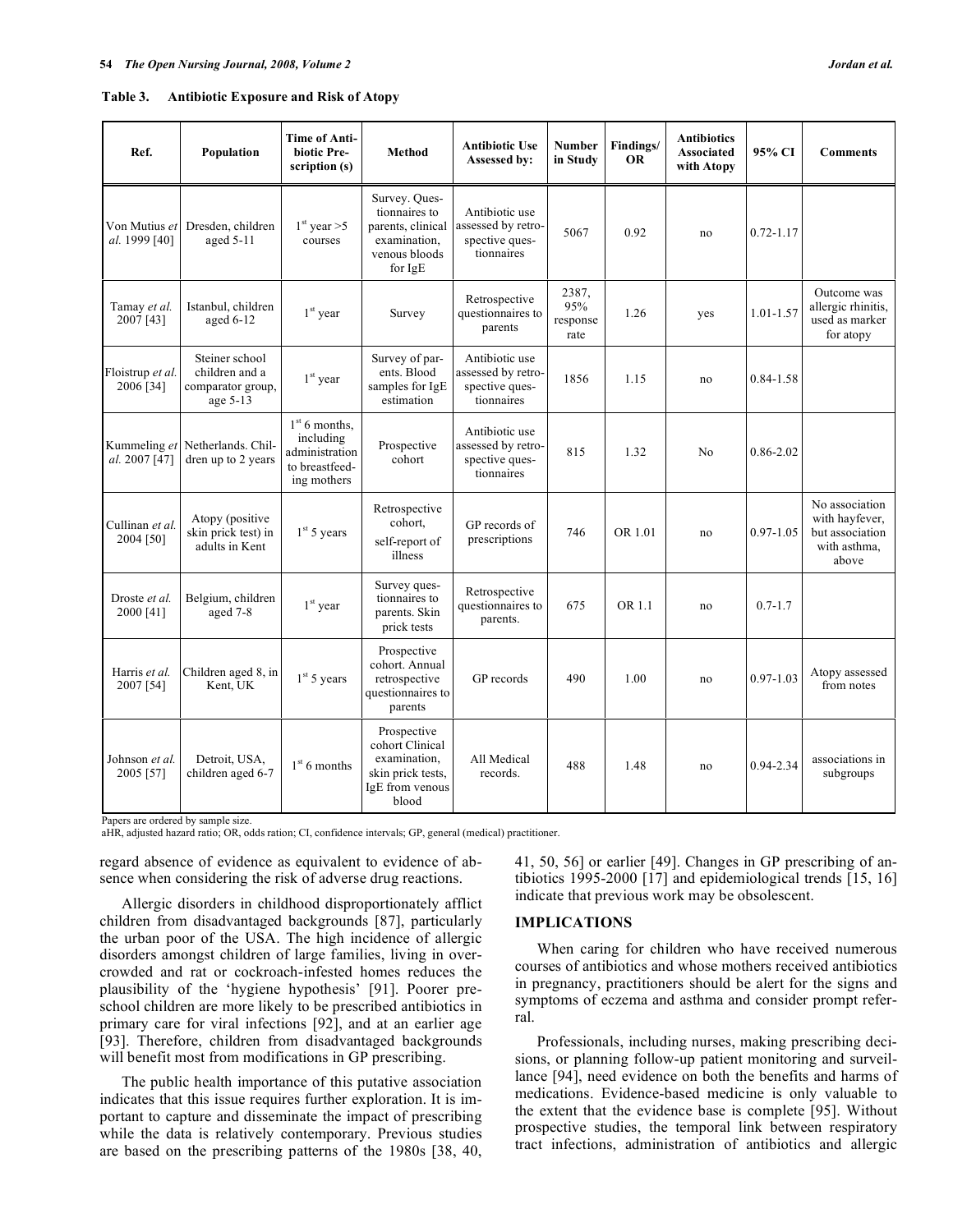disorders and the appearance in the defect in Th1 maturation associated with allergic disorders [96] will remain unknown. If research funding, and research effort, is disproportionately devoted to assessing the benefits of prescribed medications, the evidence presented to practitioners may not be a true or valid reflection of reality.

 Safe prescribing, and the prevention of adverse drug reactions, form an important part of the policy agenda [97, 98]. The importance of local and national guidelines in directing practice should not be underestimated [90, 99]. However, without further funding, prescribing guidelines will be unable to take account of the possibility that, when other risk factors are accounted for, there is both a dose-response relationship and a biologically plausible association between antibiotics prescribed and the incidence of allergic disorders in children.

### **GLOSSARY**

- **Antibodies. :** Immunoglobulin proteins secreted by B lymphocytes. Antibody synthesis is induced by specific antigens, and they combine with these specific antigens usually to initiate pathogenic destruction. **An antigen** is any molecule, usually a protein or polysaccharide, that interact with an antibody. The term antigen is usually used in immunology to describe foreign material although antigens can be generated within the body e.g. A and B antigens on the surface of erythrocytes.
- **Atopy.** A genetic predisposition to immediate allergic response to common environmental antigens, such as pollen, house mites. Clinical manifestations include hayfever, asthma (some types), eczema or atopic dermatitis, food and drug allergies.
- **Cytokines.** Proteins released from cells of the immune system to communicate with and regulate other cells of the immune system.
- **Histamine.** This is released by basophils, mast cells and platelets. It causes local vascular dilation, an immediate increase in vascular permeability, swelling and itching. It is released on contact with stinging nettles and in some allergies. The problems caused by histamine are ameliorated by antihistamine creams or tablets.
- Th or helper T cells. Lymphocytes which direct other lymphocytes by releasing cytokines. The 2 main types are Th1 and Th2.

#### **REFERENCES**

- [1] Holmes D, Murray S, Perron A, McCabe J. Nursing best-practice guidelines: reflecting on the obscene rise of the void. J Nurs Manag 2008; 16: 394-404.
- [2] Rolfe G, Gardner L. Towards a geology of evidence-based practice. Int J Nurs Stud 2006; 43: 903-13.
- [3] Holgate ST. The epidemic of allergy and asthma. Nature 1999; 402 (6760 Suppl): B2-4.
- [4] Royal College of Physicians. Allergy: the unmet need. London: RCP, 2003.
- [5] Austin J, Kaur B, Ross Anderson H, *et al.* Hay fever, eczema, and wheeze: a nationwide UK study (ISAAC, international study of asthma and allergies in childhood). Arch Dis Child 1999; 81: 225- 30.
- [6] Kurukulaaratchy R, Fenn M, Matthews S, Hasan Arshad S. The prevalence, characteristics of and early life risk factors for eczema in 10-year old children. Pediatr Allergy Immunol 2003; 14: 178-83.
- [7] World Health Organisation. Fact Sheet no.307 Asthma. [Internet]. 2006; [cited 2008 March 21]. Available from: http://www.who. int/mediacentre/factsheets/fs307/en/index.html
- [8] World Health Organisation. 2006 datasheets. [Internet]. [Cited 2008 March 21]. Available from: http://www.who.int/healthinfo/ gbdwhoregiondaly2000v3.xls
- [9] Brown S, Reynolds NJ. Atopic & non-atopic eczema. BMJ 2006; 332: 584-8.
- [10] International Study of Asthma and Allergies in Childhood (ISAAC) Steering Committee. Worldwide variation in prevalence of symptoms of asthma, allergic rhinoconjunctivitis, and atopic eczema: ISAAC. Lancet 1998; 351: 1225-32.
- [11] Flohr C, Pascoe D, Williams H. Atopic dermatitis and the hygiene hypothesis: too clean to be true? Br J Dermatol 2005; 152: 206-16.
- [12] Strachan DP. Hay fever, hygiene, and household size. BMJ 1989; 299: 125-60.
- [13] Strachan DP. Family size, infection and atopy: the first decade of the "hygiene hypothesis". Thorax 2000; 55 (suppl 1): S2-10
- [14] Majkowska-Wojciechowska B, Peka J, Korzon L, *et al.* Prevalence of allergy, patterns of allergic sensitization and allergy risk factors in rural and urban children. Allergy 2007; 62:1044-50.
- [15] Gupta R, Sheikh A, Strachan DP, Anderson HR. Time trends in allergic disorders in the UK. Thorax 2007; 62: 91-6.
- [16] Grize L, Gassner M, Wuthrich B, *et al.* Swiss surveillance programme on childhood allergy and respiratory symptoms with respect to air pollution (SCARPOL) team. Trends in prevalence of asthma, allergic rhinitis and atopic dermatitis in 5-7-year old Swiss children from 1992 to 2001. Allergy 2006; 61: 556-62.
- [17] Ashworth M, Charlton J, Latinovic R, Gulliford M. Age-related changes in consultations and antibiotic prescribing for acute respiratory infections, 1995–2000. Data from the UK General Practice Research Database. J Clin Pharm Ther 2006; 31: 461-7.
- [18] Linder JA, Bates DW, Lee GM, Finkelstein JA. Antibiotic treatment of children with sore throat. JAMA 2005; 294: 2315-22.
- [19] Hill AB. The environment and disease: association or causation. Proc R Soc Med 1965; 58: 295-300.
- [20] Prescott SL, Macaubas C, Smallacombe T, Holt BJ, Sly PD, Holt PG. Development of allergen-specific T-cell memory in atopic and normal children. Lancet 1999; 353:196-200.
- [21] Williams LK, Peterson EL, Ownby DR, Johnson CC. The relationship between early fever and allergic sensitization at age 6 to 7 years. J Allergy Clin Immunol 2004; 113: 291-6.
- [22] Rook G, Brunet L. Microbes, immunoregulation, and the gut. Gut 2005; 54: 317-20.
- [23] Yazdanbakhsh M, Kremsner P, van Ree R. Allergy, parasites, and the hygiene hypothesis. Science 2002; 296: 490-4.
- [24] Guarner F, Malagelada JR. Gut flora in health and disease. Lancet 2003; 361: 512-9.
- [25] Adlerberth I, Lindberg E, Aberg N, *et al*. Reduced enterobacterial and increased staphylococcal colonization of the infantile bowel: an effect of hygienic lifestyle? Pediatr Res 2006; 59: 96-101.
- [26] Renz-Polster H, David MR, Buist AS, *et al.* Caesarean section delivery and the risk of allergic disorders in childhood. Clin Exp Allergy 2005; 35: 1466-72.
- [27] McKeever TM, Lewis SA, Smith C, *et al.* Early exposure to infections and antibiotics and the incidence of allergic disease. A birth cohort study with the West Midlands General Practice Research Database. J Allergy Clin Immunol 2002; 109: 43-50.
- [28] Jedrychowski W, Galas A, Whyatt R, Perera F. The prenatal use of antibiotics and the development of allergic disease in one year old infants. A preliminary study. Int J Occup Med Environ Health 2006; 19: 70-6.
- [29] Russell AR, Murch SH. Could peripartum antibiotics have delayed health consequences for the infants? BJOG 2006; 113: 758-65.
- [30] Penders J, Thijs C, Vink C, *et al*. Factors influencing the composition of the intestinal microbiota in early infancy. Pediatrics 2006; 118: 511-21.
- [31] Westerbeek EA, van den Berg A, Lafeber HN, Knol J, Fetter WP, van Elburg RM. The intestinal bacterial randomized in preterm infants: a review of the literature. Clin Nutr 2006; 25: 361-8.
- [32] Hall MA, Cole CB, Smith SL, Fuller R, Rolles CJ. Factors influencing the presence of faecal lactobacilli in early infancy. Arch Dis Child 1990; 65: 185-8.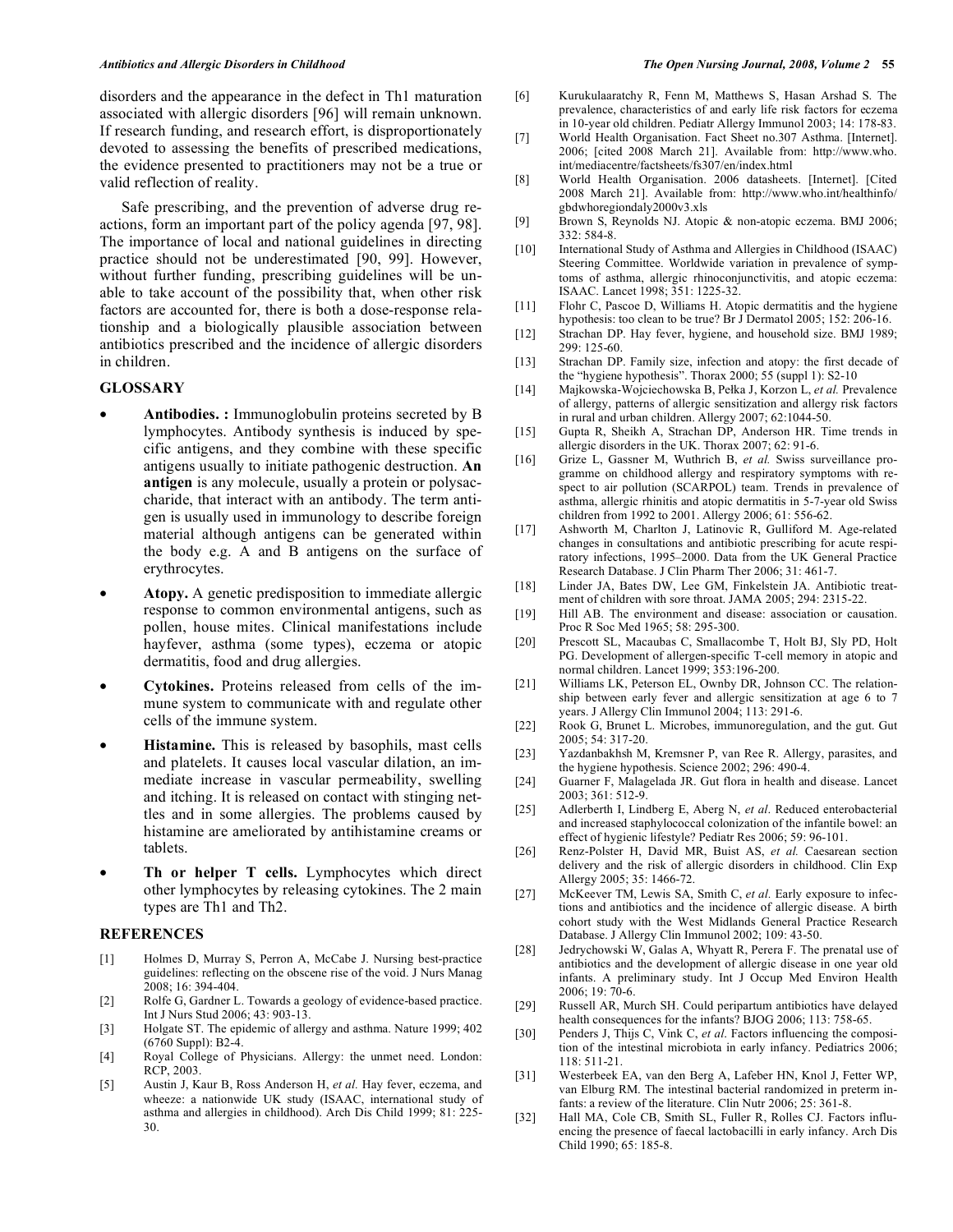#### **56** *The Open Nursing Journal, 2008, Volume 2 Jordan et al.*

- [33] Penders J, Thijs C, van den Brandt PA, *et al*. Gut microbiota composition and development of atopic manifestations in infancy: the KOALA birth cohort study. Gut 2006; 56: 661-7.
- [34] Floistrup H, Swartz J, Bergstrom A, *et al*. Allergic disease and sensitization in Steiner school children. J Allergy Clin Immunol 2006; 117: 59-66.
- [35] Hopkin JM. Early life receipt of antibiotics and atopic disorder. Clin Exp Allergy 1999; 29: 733-4.
- [36] Hopkin JM. The rise of atopy and links to infection. Allergy 2002; 57 Suppl 72: 5-9.
- [37] McKeever TM, Lewis SA, Smith C, Hubbard R. The importance of prenatal exposures on the development of allergic disease. A birth cohort study using the West Midlands General Practice Database. Am J Respir Crit Care Med 2002; 166: 827-32.
- [38] Farooqi IS, Hopkin JM. Early childhood infection and atopic disorder. Thorax 1998; 53: 927-32.
- [39] Cohet C, Cheung S, MacDonald C, *et al*. Infections, medication use and the prevalence of symptoms of asthma, rhinitis and eczema in childhood. J Epidemiol Community Health 2005; 58: 852.
- [40] Von Mutius E, Illi S, Hirsch T, Leupold W, Keil U, Weiland SK. Frequency of infections and risk of asthma, atopy and airway hyperresponsiveness in children. Eur Respir J 1999; 14: 4-11.
- [41] Droste JHJ, Wieringa MH, Weyler JJ, Nelen VJ, Vermeire PA, Van Bevers HP. Does the use of antibiotics in early childhood increase the risk of asthma and allergic disease? Clin Exp Allergy 2000; 30: 1547-53.
- [42] Ahn KM, Lee MS, Hong SJ, *et al*. Fever, use of antibiotics, and acute gastroenteritis during infancy as risk factors for the development of asthma in Korean school-age children. J Asthma 2005; 42: 745-50.
- [43] Tamay Z, Akcay A, Ones U, Guler N, Kilic G, Zencir M. Prevalence and risk factors for allergic rhinitis in primary school children. Int J Pediatr Otorhinolaryngol 2007; 71: 463-71.
- [44] Sariachvili M, Droste J, Dom S, *et al*. Is breast feeding a risk factor for eczema during the first year of life? Pediatr Allergy Immunol 2007; 18: 410-7.
- [45] Celedon JC, Fuhlbrigge A, Rifas-Shiman S, Weiss ST, Finkelstein JA. Antibiotic use in the first year of life and asthma in early childhood. Clin Exp Allergy 2004; 34: 1011-6.
- [46] Purvis DJ, Thompson JM, Clark PM, *et al.* Risk factors for atopic dermatitis in New Zealand children at 3.5 years of age. Br J Dermatol 2005; 152: 742-9.
- [47] Kummeling I, Stelma FF, Dagnelie PC, *et al*. Early life exposure to antibiotics and the subsequent development of eczema, wheeze, and allergic sensitization in the first 2 years of life: the KOALA Birth Cohort Study. Pediatrics 2007; 119: 225-31.
- [48] Stewart W, Ricci J, Leotta C. Health-related lost productive time: recall interval and bias in LPT estimates. J Occup Environ Med 2004; 46: S12-22.
- [49] Marra F, Lynd L, Combes M, *et al.* Does antibiotic exposure during infancy lead to development of asthma? A systematic review and meta-analysis. Chest 2006; 129: 610-8.
- [50] Cullinan P, Harris J, Mills P, *et al.* Early prescriptions of antibiotics and the risk of allergic disease in adults: a cohort study. Thorax 2004; 59: 11-5.
- [51] Wickens K, Pearce N, Crane J, Beasley R. Antibiotic use in early childhood and the development of asthma. Clin Exp Allergy 1999; 29: 766-71.
- [52] Celedon JC, Litonjua AA, Ryan L, Weiss ST, Gold DR. Lack of association between antibiotic use in the first year of life and asthma, allergic rhinitis or eczema at age 5 years. Am J Respir Crit Care Med 2002; 166: 72-5.
- [53] Illi A, Von Mutius E, Lau S, *et al.* MAS Group. Early childhood infectious diseases and the development of asthma up to school age: a birth cohort study. BMJ 2001; 322: 390-5.
- [54] Harris JM, Mills P, White C, Moffat S, Newman Taylor AJ, Cullinan P. Recorded infections and antibiotics in early life: associations with allergy in UK children and their parents. Thorax 2007; 62: 631-7.
- [55] Thomas M, Custovici A, Woodcock A, Morris J, Simpson A, Murray CS. Atopic wheezing and early life antibiotic exposure: a nested case-control study. Pediatr Allergy Immunol 2006; 17: 184- 188.
- [56] Merchant JA, Naleway AL, Svendsen ER, *et al.* Asthma and farm exposures in a cohort of rural Iowa children. Environ Health Perspect 2005; 113: 350-6.
- [57] Johnson CC, Ownby DR, Allford SH*, et al.* Antibiotic exposure in early infancy and risk for childhood atopy. J Allergy Clin Immunol 2005; 115: 1218-24.
- [58] Kuhn J, Jullius K. Colonisation and persistence of *E. coli* phenotypes in intestine of children aged 0-18 months. Infect Immun 1986; 14: 7-12.
- [59] Sepp E, Julge K. Intestinal Microflora of Estonian and Swedish infants. Acta Paediatr 1997: 86: 956-61.
- [60] Kalliomaki, M, Kirjavainen P, Eerola E, Kero P, Salminen S, Isolauri E. Distinct patterns of neonatal gut microflora in infants in whom atopy was and was not developing. J Allergy Clin Immunol 2001; 107: 129-34.
- [61] Kalliomaki M, Isolauri E. Probiotics and down-regulation of the allergic response. Immunol Allergy Clin North Am 2004; 24: 739- 52.
- [62] Kukkonen K, Savilahti E, Haahtela T, *et al.* Probiotics and prebiotic galacto-oligosaccharides in the prevention of allergic diseases. A randomized, double-blind, placebo controlled trial. J Allergy Clin Immunol 2007; 119: 192-8.
- [63] Lee J, Seto D, Bielory L. Meta-analysis of clinical trials of probiotics for prevention and treatment of pediatric atopic dermatitis. J Allergy Clin Immunol 2008; 121: 116-21.
- [64] Saavedra JM, Abi-Hanna A, Moore N, Yolken RH. Long-term consumption of infant formulas containing live probiotic bacteria: tolerance and safety. Am J Clin Nutr 2004; 79: 261-7.
- [65] Puccio G, Cajozzo C, Meli F, Rochat F, Grathwohl D, Steenhout P. Clinical evaluation of a new starter formula for infants containing live Bifidobacterium longum BL999 and prebiotics. Nutrition 2007; 23: 1-8.
- [66] Noverr MC, Huffnagle GB. The 'microflora hypothesis' of allergic diseases. Clin Exp Allergy 2005; 35: 1511-20.
- [67] Viljanen M, Savilahti E, Haahtela T, Juntunen-Backmane K. Probiotics in the treatment of atopic eczema/dermatitis syndrome in infants: a double-blind placebo-controlled trial. Allergy 2005; 60: 494-500.
- [68] Jordan S. Adverse drug reactions: reducing the burden of treatment*.*  Nurs Stand 2007; 21: 35-41.
- [69] Eypasch E, Lefering R, Kum CK, Troidl H. Probability of adverse events that have not yet occurred: a statistical reminder. BMJ 1995; 311: 619-20.
- [70] Ferner RE. Newly licensed drugs. BMJ 1996; 313: 1157-8.
- [71] Henderson JJ, Dickinson JE, Evans SF, McDonald SJ, Paech MJ. Impact of intrapartum epidural analgesia on breast-feeding duration. Aust N Z J Obstet Gynaecol 2003; 43: 372-7.
- [72] Auriche M, Loupi E. Does proof of casualty ever exist in pharmacolvigilance? Drug Saf 1993; 9: 230-5.
- [73] Spencer L, Ritchie J, Lewis J, Dillon L. Quality in qualitative evaluation*.* London: Government Chief Social Researcher's Office, Cabinet Office; 2003.
- [74] Aronson J, Ferner R. Joining the DoTS: new approach to classifying adverse drug reactions. BMJ 2003; 327: 122-5.
- [75] Jordan S, Emery S, Bradshaw C, Watkins A, Friswell W. The impact of intrapartum analgesia on infant feeding. BJOG 2005; 112: 927-34.
- [76] Stallworth LE, Fick DM, Ownby DR, Waller JL. Antibiotic use in children who have asthma: results of retrospective database analysis. J Manag Care Pharm 2005; 11: 657-62.
- [77] Hak E, Rovers MM, Sachs AP, Stalman WA, Verheij TJ. Is asthma in 2-12 year-old children associated with physician-attended recurrent upper respiratory tract infections? Eur J Epidemiol 2003; 18: 899-902.
- [78] Jutel A, Menkes D. Soft targets: nurses and the pharmaceutical industry. PloS Medicine [serial on the Internet]. 2008 February 5; [cited 2008 March 21]; 5(2) e5: [about 23 screens]. Available from: www.plosmedicine.org
- [79] Gilberg K, Laouri M, Wade S, Isonaka S. Analysis of medication use patterns: apparent overuse of antibiotics and underuse of prescription drugs for asthma, depression, and CHF. J Manag Care Pharm 2003; 9: 232-7.
- [80] Sanz EJ, Hernández MA, Ratchina S, *et al.* Prescribers' indications for drugs in childhood: a survey of five European countries (Spain, France, Bulgaria, Slovakia and Russia). Acta Paediatr 2005; 94: 1784-90.
- [81] Petersen I, Johnson AM, Islam A, Duckworth G, Livermore DM, Hayward AC. Protective effect of antibiotics against serious complications of common respiratory tract infections: retrospective co-